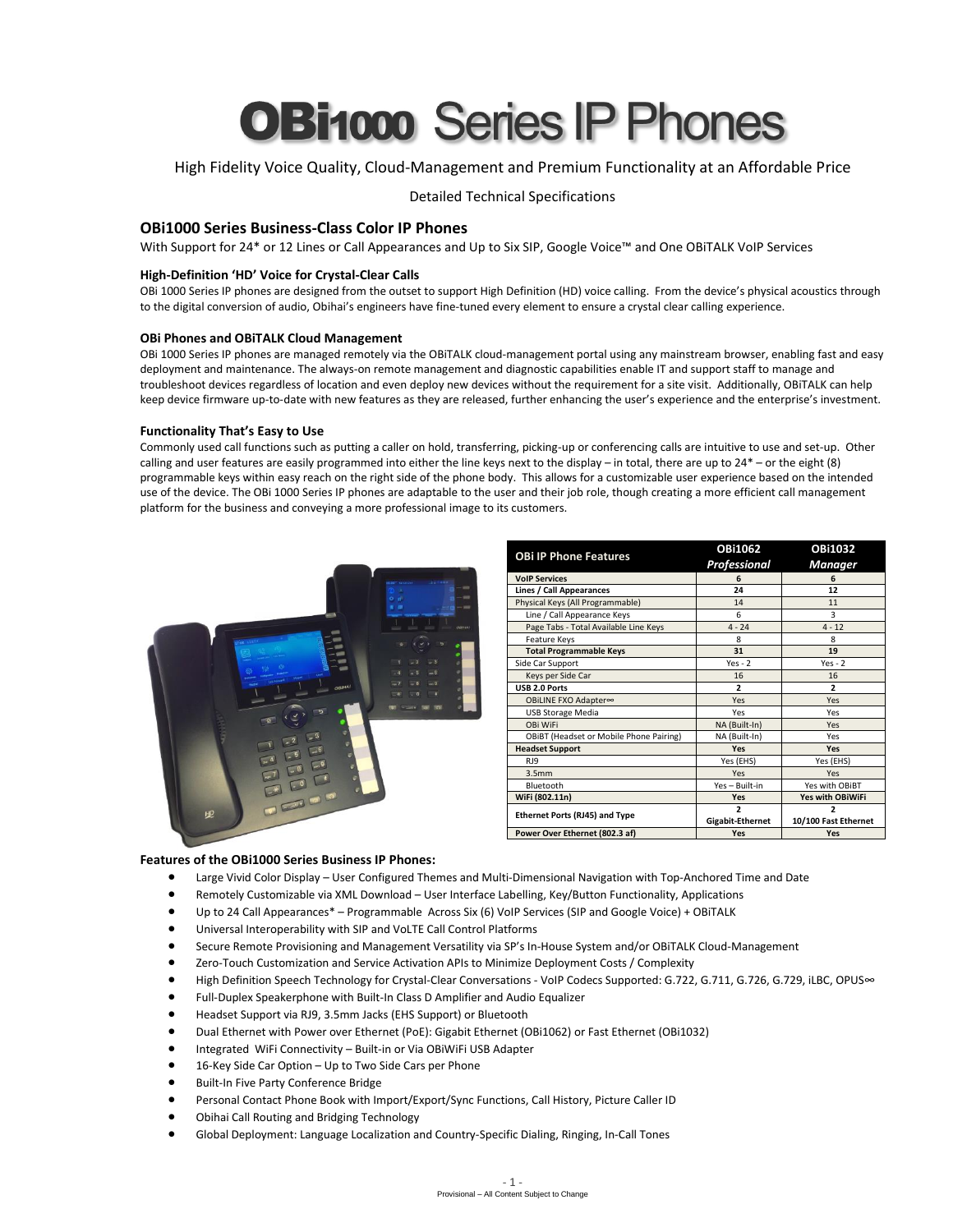Developed, Designed and Supported by Obihai Technology

The OBi1000 Series IP phone electronics and acoustics are designed, developed and supported in-house, by Obihai engineers in California. This includes the SIP software stack used on devices to ensure a reliable experience with all major voice platforms and service provider deployments. The OBi1000 Series IP phones are built with a high-performance system-on-a-chip platform to ensure high quality voice conversations. OBi1000 Series IP phones support high-availability and reliability with in-service, unobtrusive management and software upgrade support.



Model: **OBi1062 Professional** – 24 Line IP Phone **OBi1062** with Side Car





Model: **OBi1032 Manager** – 12 Line IP Phone **OBi1032** with Side Car





**Rear view of the OBi1062 / OBi1032**



**OBi1062 Main Display – Tomáš / Ulrik Themes**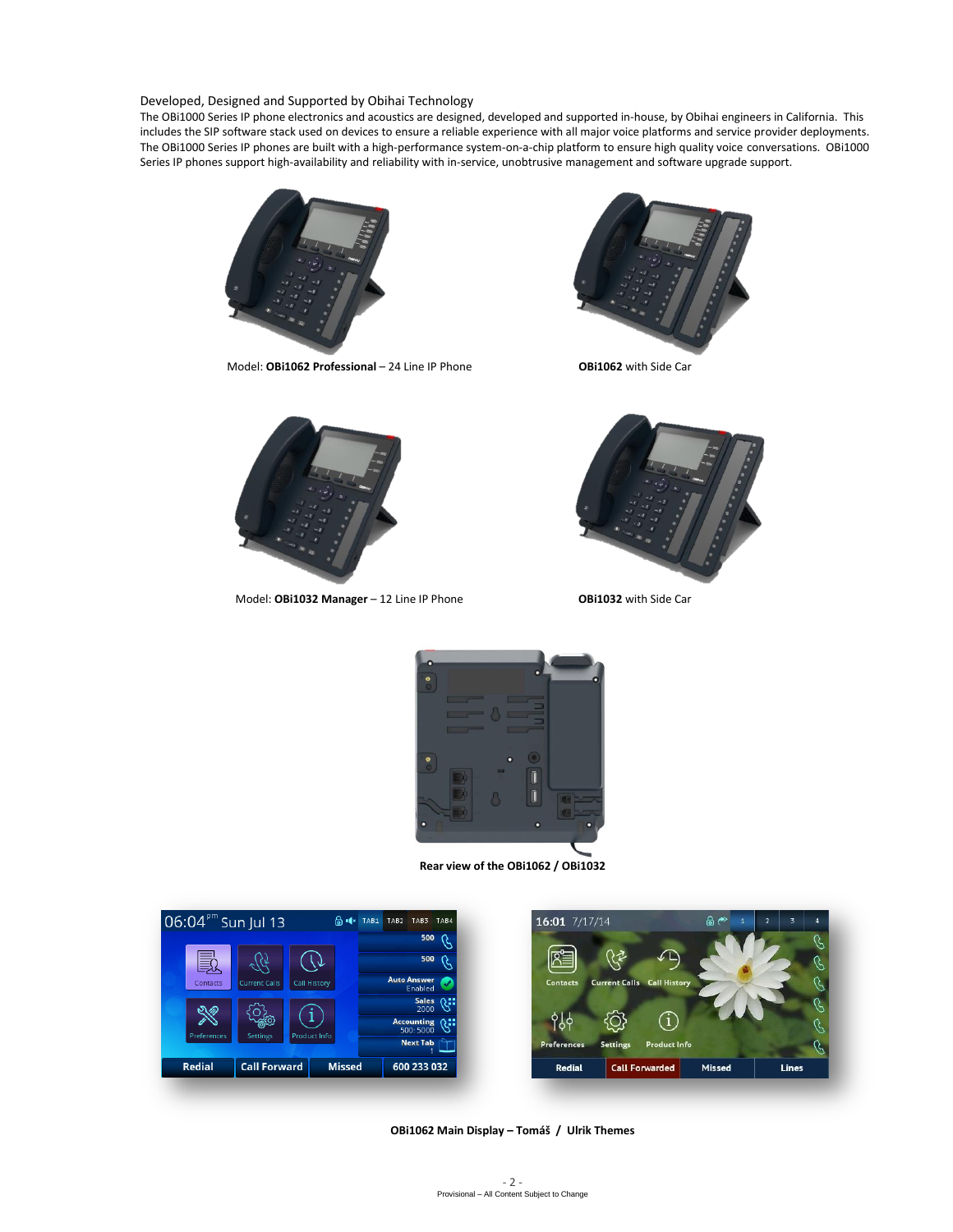Comprehensive Support for Major IP Voice Platforms and Services – SIP and VoLTE

In addition to support for most industry-standard SIP-based voice services, the OBi IP Phone adds support for Google Voice™ as well as device-todevice calling using the OBiTALK voice protocol – all configured and managed by the network/service administrator/owner. The OBi 1000 Series IP phones also work with major VoIP softswitch platforms such as Asterisk, BroadSoft, Metaswitch, FreeSwitch and Kamailio.

The OBi1000 Series IP Phones Are Complemented by Other OBi Products & Services

**OBiTALK:** A web portal for secure, cloud management and service configuration of Obihai devices.

**OBiON iPhone, iPad, iPod touch & Android Devices:** An application for iPhone, iPad, iPod touch and Android devices which makes possible placing and receiving calls to/from other OBi endpoints.

**OBi Universal VoIP Adapters:** With models ranging from a single phone port to eight, OBi Universal Adapters are supplying VoIP connectivity at homes and businesses worldwide, in over 180 countries.

**OBiON PC:** A middleware application for a PC that facilitates placing and receiving calls to/from other OBi endpoints.

#### **More Calling Features of the OBi1000 Series IP Phones:**

Configurable to Work with Many Popular Call Control Platforms or Any SIP Compliant Internet Telephone Service Automatic Attendant for Simplified Call Routing (AA)

Call Back Service – Automatic Call Back to Connect User to the AA to Make a New Call or Ring the Attached Phone OBiTALK Web Portal Integration – Management, Troubleshooting, Configuration, Status

#### **Robust Telephony Features:**

- Multi-Line / Multiple Calls
- Shared Call / Bridged Line Appearance
- Busy Lamp Field (BLF) Regular, Pick-up and Speed Dial
- On-Hook Dialing
- Caller ID Name & Number, Photo
- Call Waiting, Call Queued
- Multiple Distinctive Ringtones Based on Who is Calling
- Auto Answer Intercom Call, Page Call
- Page Groups (2)
- Call Hold
- Music on Hold
- Call Swap
- Call Park and Call Un-park
- Call Pick-Up Selective and Group
- Message Waiting Indication Visual and Tone Based
- Speed Dialing by code of 99 OBi Endpoints, Buddies or Numbers (E.164 or URI)
- Call Logs (200) Dialing from Call Logs
- Personal Phone Book Each Entry with Multiple Numbers, Photo, Grouping
- Hot Line and Warm Line Calling
- Five-Way Conference Calling with Local Mixing
- Call Forward Unconditional
- Call Forward on Busy
- Call Forward on No Answer
- Call Transfer -- Blind or Attended
- Anonymous Call
- Block Anonymous Call
- Do Not Disturb Do Not Ring
- Call Return Call Back on Busy
- Repeat Dialing
- Immediate divert
- Multiple Ringtones Upload Custom Ringtones
- Screen Saver Upload Screen Saver with Slideshow Image(s)
- Secure Encrypted Voice Communication Support
- Independent Mic and Speaker Volume Adjustment: Speaker, Handset, RJ9 Headset, 3.5mm Headset, Bluetooth Headset
- Administrator Password Protected Factory Reset
- Zero-Touch Customization Factory Defaults Defined by Service Provider
- OBiTALK Cloud Management / Troubleshooting
- Syslog Event Logging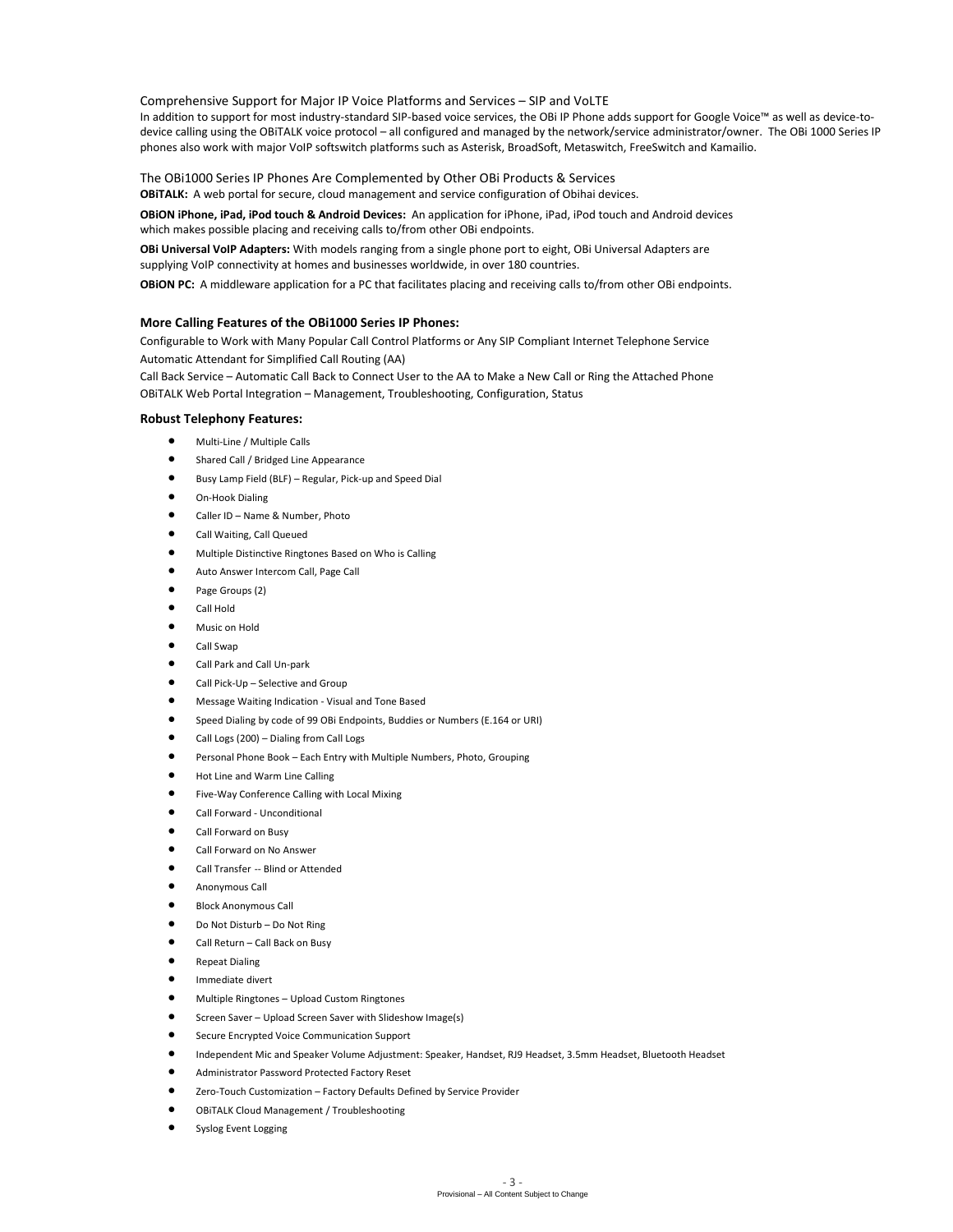#### **General Information**

| Brand                                | Obihai<br><b>Browse Obihai Devices</b>                                                                                                                                                                                                                                                                                                                                                                                                                                                                                                                            |  |
|--------------------------------------|-------------------------------------------------------------------------------------------------------------------------------------------------------------------------------------------------------------------------------------------------------------------------------------------------------------------------------------------------------------------------------------------------------------------------------------------------------------------------------------------------------------------------------------------------------------------|--|
| Manufacturer                         | Obihai                                                                                                                                                                                                                                                                                                                                                                                                                                                                                                                                                            |  |
| Hardware Designer                    | Obihai Technology, Inc.                                                                                                                                                                                                                                                                                                                                                                                                                                                                                                                                           |  |
| <b>OBi1000 Series Model Names</b>    | OBi1062, OBi1032                                                                                                                                                                                                                                                                                                                                                                                                                                                                                                                                                  |  |
| <b>Release Date</b>                  | <b>July 2014</b>                                                                                                                                                                                                                                                                                                                                                                                                                                                                                                                                                  |  |
|                                      |                                                                                                                                                                                                                                                                                                                                                                                                                                                                                                                                                                   |  |
| Visual / Audio / Mechanical Features |                                                                                                                                                                                                                                                                                                                                                                                                                                                                                                                                                                   |  |
| Color Display                        | TFT RGB - 16.7M Colors - 480 x 272 Resolution - 4.3" (Measured Diagonally)                                                                                                                                                                                                                                                                                                                                                                                                                                                                                        |  |
| <b>Compact Foot Print</b>            | 31 Programmable Keys (OBi1062) in a 21 cm <sup>2</sup> (8 in <sup>2</sup> ) Area (19 for OBi1032)                                                                                                                                                                                                                                                                                                                                                                                                                                                                 |  |
| Handset                              | Comfortable Weighted Handset with Acoustic Electronics for High Definition                                                                                                                                                                                                                                                                                                                                                                                                                                                                                        |  |
| <b>Headset Interfaces</b>            | RJ9, 3.5mm, Bluetooth (Bluetooth Built-In on OBi1062) - w/ Auto Detection                                                                                                                                                                                                                                                                                                                                                                                                                                                                                         |  |
| Electronic Hook Switch               | Yes - Kit Sold Separately                                                                                                                                                                                                                                                                                                                                                                                                                                                                                                                                         |  |
| Side Car Expansion Module            | Up to Two (2) Side Car Expansion Modules - 16 Programmable Keys                                                                                                                                                                                                                                                                                                                                                                                                                                                                                                   |  |
| Speakerphone                         | 3 Watt with Class D Amplifier                                                                                                                                                                                                                                                                                                                                                                                                                                                                                                                                     |  |
| Line / Call Appearance Keys          | $6 - OB$ 1062   3 - OBi1032 (Programmable)                                                                                                                                                                                                                                                                                                                                                                                                                                                                                                                        |  |
| Feature Keys                         | 8 (Programmable)                                                                                                                                                                                                                                                                                                                                                                                                                                                                                                                                                  |  |
| <b>Illuminated Keys</b>              | Line, Feature, Mute, Speaker, Headphone                                                                                                                                                                                                                                                                                                                                                                                                                                                                                                                           |  |
| Non-Illuminated Keys                 | Keypad, Home, Cancel/Return, 5-Way Navigation, 4-Context Sensitive Soft Keys                                                                                                                                                                                                                                                                                                                                                                                                                                                                                      |  |
| Volume Adjustment Up/Down Key        | Independent Adjustment for Ringer, Headset, Speaker, Handset                                                                                                                                                                                                                                                                                                                                                                                                                                                                                                      |  |
| Kensington Lock Port                 | Fits to Standard Locking Apparatus to Secure Device Location                                                                                                                                                                                                                                                                                                                                                                                                                                                                                                      |  |
| <b>Multi-Position Stand</b>          | Removable Stand Accommodates Two (2) Angles for Desktop Mounting                                                                                                                                                                                                                                                                                                                                                                                                                                                                                                  |  |
| <b>Wall Mounting</b>                 | Yes - Kit Sold Separately                                                                                                                                                                                                                                                                                                                                                                                                                                                                                                                                         |  |
| Wired Network Connectivity           | 2 x Ethernet – Gigabit Ethernet on OBi1062   Fast Ethernet on OBi1032                                                                                                                                                                                                                                                                                                                                                                                                                                                                                             |  |
| <b>Wireless Network Connectivity</b> | 802.11n - Built-in on OBi1062   May Use OBiWiFi USB Module on OBi1032                                                                                                                                                                                                                                                                                                                                                                                                                                                                                             |  |
|                                      |                                                                                                                                                                                                                                                                                                                                                                                                                                                                                                                                                                   |  |
| Management - Configuration           |                                                                                                                                                                                                                                                                                                                                                                                                                                                                                                                                                                   |  |
| Local Access Interface               | IVR, Web Page - Password Protected (Admin & User Level Log-in)                                                                                                                                                                                                                                                                                                                                                                                                                                                                                                    |  |
| Remote Access Interface (Secure)     | OBITALK Cloud-Management via Portal and/or APIs, Syslog (Multi-Level<br>Granularity), Invokable via SIP Notify, Web, Provisioning                                                                                                                                                                                                                                                                                                                                                                                                                                 |  |
| Device Web Page Standard             | HTTP v1.1, XML v1.0                                                                                                                                                                                                                                                                                                                                                                                                                                                                                                                                               |  |
| <b>Remote Provisioning</b>           | OBITALK Cloud, XML via TFTP or HTTP, TR069 / TR104 (Parameter Name Syntax)                                                                                                                                                                                                                                                                                                                                                                                                                                                                                        |  |
| Secure Remote Provisioning           | OBITALK Cloud, SSL via HTTPS, Encrypted XML via HTTP or TFTP - Dedicated<br>User Name & Password                                                                                                                                                                                                                                                                                                                                                                                                                                                                  |  |
| Secure Remote Firmware Update        | Encrypted Binary File via TFTP or HTTP + Dedicated User Name & Password                                                                                                                                                                                                                                                                                                                                                                                                                                                                                           |  |
| Customization                        | OBi-ZT: Obihai Zero-Touch Automatic Customization & Configuration **                                                                                                                                                                                                                                                                                                                                                                                                                                                                                              |  |
| Call History (CDRs)                  | Call Detail Records on OBi Web Page, Export to XML                                                                                                                                                                                                                                                                                                                                                                                                                                                                                                                |  |
| <b>LED Indications</b>               | Message Waiting, Line/Call Key Status, Feature Key Status                                                                                                                                                                                                                                                                                                                                                                                                                                                                                                         |  |
| <b>RTP Statistics</b>                | RTP Transport Type<br>Audio Codec Type (Tx/Rx)<br>RTP Packetization - ms (Tx/Rx)<br>RTP Packet Count (Tx/Rx)<br>RTP Byte Count (Tx/Rx)<br>Peer Clock Differential Rate - PPM<br>Packets In Jitter Buffer<br>Packets Out-Of-Order<br>Packets Interpolated<br>Packets Late (Dropped)<br>Packets Lost<br>Packet Loss Rate %<br>Packet Drop Rate %<br>Jitter Buffer Length - ms<br>Received Interarrival Jitter - ms<br><b>DTMF Digits Received</b><br>Jitter Buffer Underruns<br>Jitter Buffer Overruns<br>Sequence Number Discontinuities<br>Skew Compensation - ms |  |
| Session Information                  | <b>SIP Session Status</b><br><b>OBITALK Status</b><br>Service Status                                                                                                                                                                                                                                                                                                                                                                                                                                                                                              |  |
| System Settings Back-Up / Restore    | Save & Restore Configuration via XML file to / from a Local Folder                                                                                                                                                                                                                                                                                                                                                                                                                                                                                                |  |
| <b>OBITALK Portal Set-Up Wizard</b>  | Secure, Easy Configuration Via Cloud                                                                                                                                                                                                                                                                                                                                                                                                                                                                                                                              |  |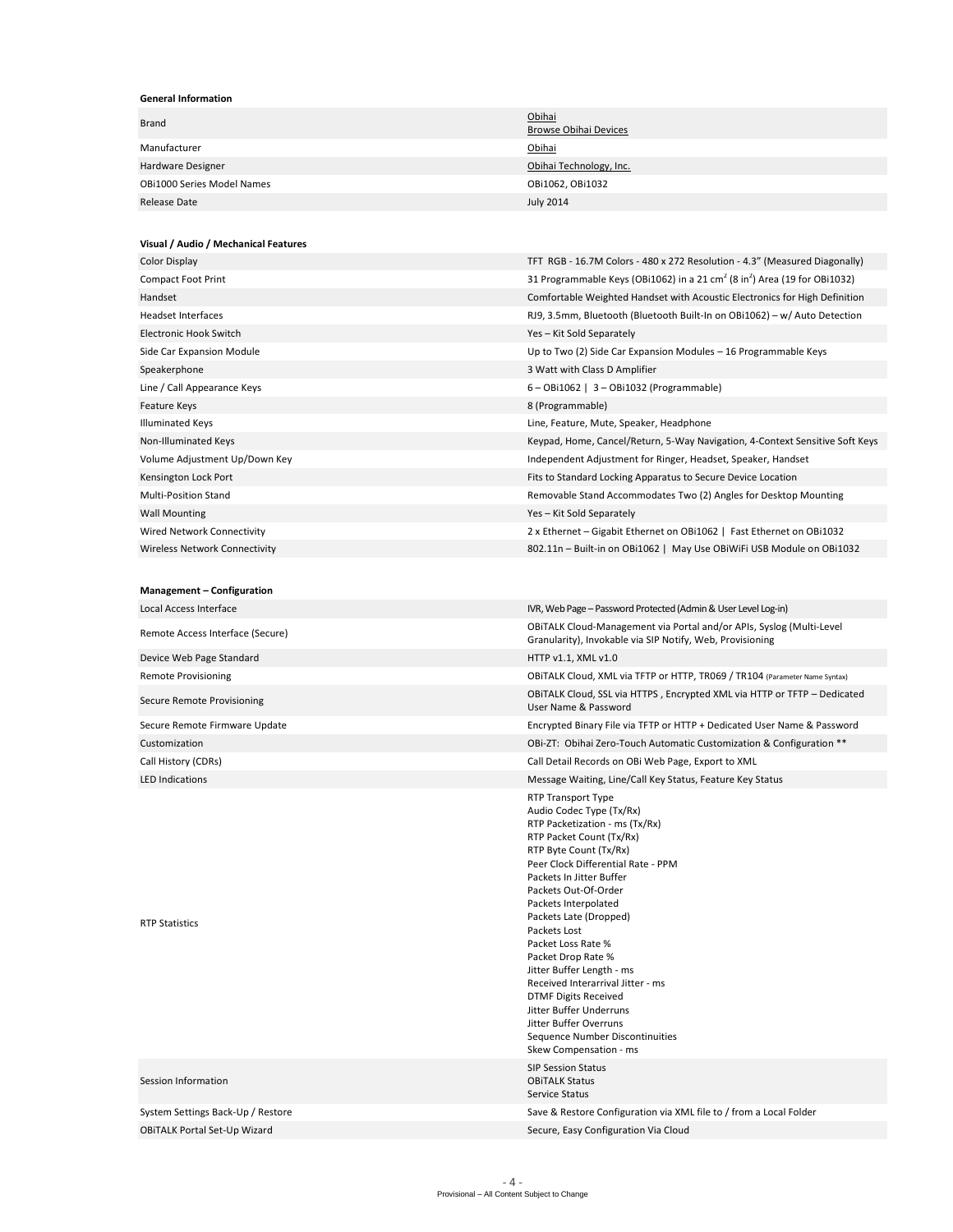| Security                              |                                                                                                                   |  |
|---------------------------------------|-------------------------------------------------------------------------------------------------------------------|--|
| Local Access Interface                | IVR Password - Password Protected Login to Local Web UI                                                           |  |
| Remote Access Interface               | User Name & Password Access via HTTP, TFTP - HTTPS                                                                |  |
| Device Web Page Standard              | HTTP v1.1, XMLv1.0 - User and Admin Level Access                                                                  |  |
| Secure Remote Provisioning            | TFTP, HTTP, HTTPS (Encrypted XML or Flat File)                                                                    |  |
| Signaling Authentication / Encryption | <b>TLS</b>                                                                                                        |  |
| Media Authentication / Encryption     | <b>SRTP</b>                                                                                                       |  |
| <b>HTTPS for Client and Server</b>    | Yes                                                                                                               |  |
| <b>Configuration File Security</b>    | Authentication and Encryption and URL Syntax with Password                                                        |  |
| Client SSL Certificate                | Manufacturer-Installed Certificates (MIC)                                                                         |  |
| Authentication                        | IEEE 802.1X, EAPOL ∞                                                                                              |  |
|                                       |                                                                                                                   |  |
| <b>Network - Application Details</b>  |                                                                                                                   |  |
|                                       | MAC Address (IEEE 802.3)<br>WiFi Support (IEEE 802.11n) - OBi1062<br><b>UDP (RFC 768)</b><br><b>TCP (RFC 793)</b> |  |

SDP (RFC 4566) HTTP/HTTPS

ICMP (RFC 792) SNTP (RFC 4330)

RTP (RFC 1889, 1890) RTCP (RFC 1889) DHCP Client (RFC 2131)

MAC Address Cloning Local DNS Records (24) DNS Query Control VLAN Support (IEEE 802.1Q/p)

LLDP (LLDP-MED)

SIP over UDP SIP over TCP SIP over TCP with TLS

ARP - Address Resolution Protocol

Ethernet Switch Speed Auto-Negotiation

SIPv2 (RFC 3261, 3262, 3263, 3264)

1 OBiTALK Service Session

Restrict Source IP Address

 G.711 A-Law (64 kbps) G.711  $\mu$ -Law (64 kbps) G.726 (40, 32, 24, 16 kbps) G.729a (8 kbps) iLBC (13.3, 15.2 kbps)

Codec Pre-selection Code

NOTIFY Dialog, Line Status SUBSCRIBE Message Summary VoIP NAT Interworking DATE Header Support Remote-Party-ID (RPID) P-Asserted-Identity (PAID)

Adjustable Audio Frames per Packet Codec Name Assignment Codec Profile (2) & OBiTALK Service Dynamic Audio Payload Packet Loss Concealment Jitter Buffer (Adaptive)

SUBSCRIBE / NOTIFY Framework (RFC 3265)

Voice Gateway – Direct Dialing (8) Voice Codec Support:

Trunk Groups (4)

G.722

OPUS ∞

STUN ICE

Six Service Subscription Profile Assignments (ITSP 1-6)

IP version 4 (RFC 791) – Static IP and DHCP Support (Upgradeable to IPv6)

Domain Name System (DNS) A Records (RFC 1706) & SRV Records (RFC 2782)

PPPoE (Point-to-Point Protocol over Ethernet) client (RFC 2516)

24\* (12 - OBi1032) Service Line Configuration Profile Assignments (Line 1-24)

24 SIP Service Provider Service Sessions – Concurrent Operation

Voice Processing per SIP Service – TX/RX Audio Gain, Echo Cancellation

Maximum Number of Sessions – Independent per Service

SIP Proxy Redundancy – Local, DNS Based SVR, Primary & Secondary Fallback List

Data Networking

VoIP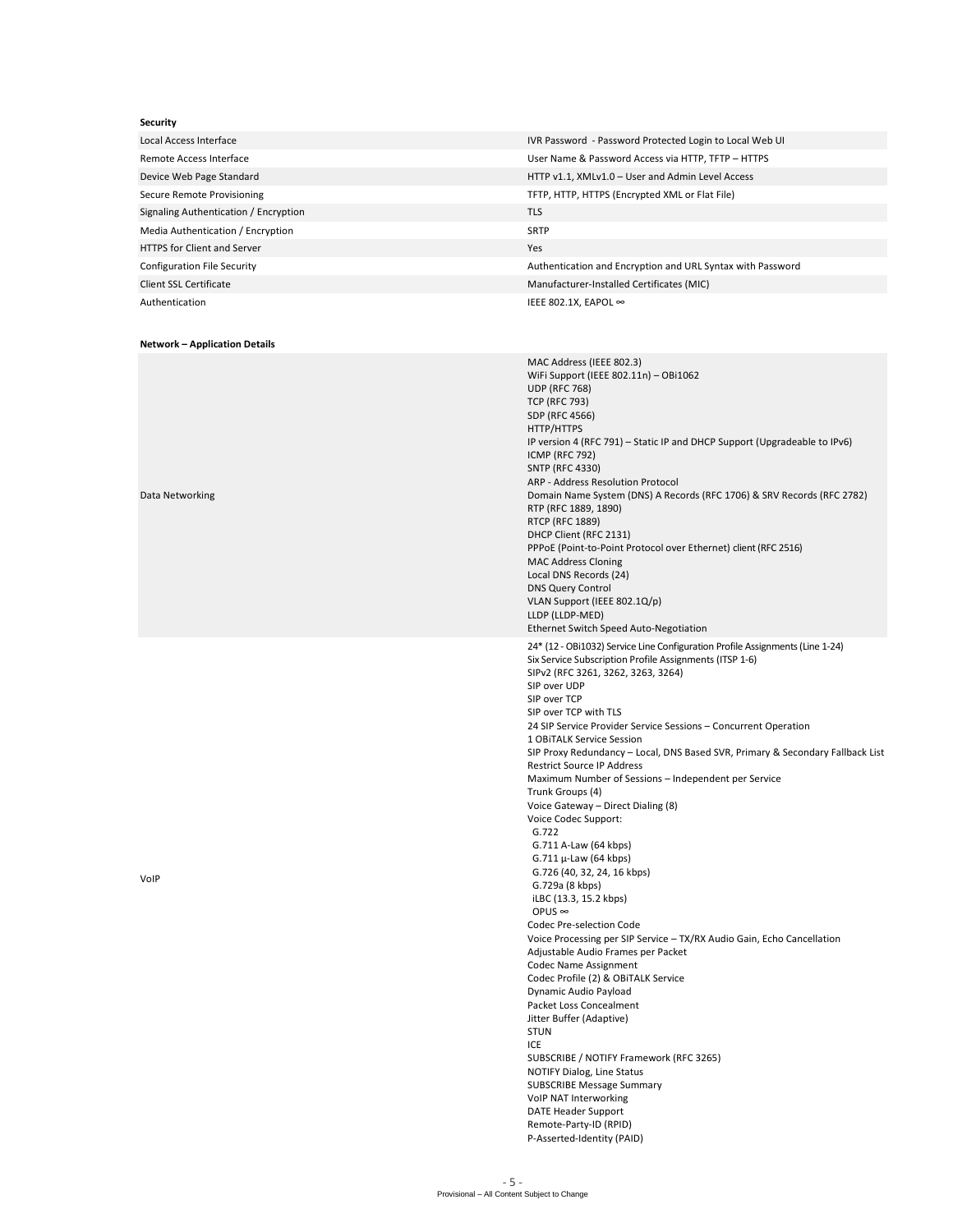RTP Statistics in BYE Message Media Loopback Support Remote Restart via Notify Configurable Contact List (Inbound Call Routing) PIN Access Control to AA (Up to 4 PINs) Recursive Digit Map for Call Routing (AA, Phone, Voice Gateways, Trunk Groups) AA Configurable Outbound Call Routing Rule SIP Service Configurable Inbound Call Routing Rule (2) Direct / Single-Stage Dialing (Route to Voice Gateway) In-Band DTMF (G.711) Out of Voice Band DTMF (RFC 2833) Out of Voice Band DTMF (INFO Method) Call Progress Tone Generation Tone Profile per SIP SP and OBiTALK service Ring Profile per SIP SP and OBiTALK service Star Code Profile per SIP SP and OBiTALK service Full Duplex Audio G.165, 168 Echo Cancelation VAD – Voice Activity Detection Silence Suppression Comfort Noise Generation Five Way Conference Calling with Local Mixing Caller ID – Name & Number and Photo MWI – Message Waiting Indicator Visual Message Waiting Indication (VMWI) Daylight Savings Time Support – North & South Hemispheres Caller ID Enable /Disable Caller ID Number Caller ID Name (Alphanumeric) Caller ID Spoofing Call Waiting Maximum Session Control Call Forward - Unconditional Call Forward on Busy Call Forward on No Answer (Ring Count Configurable) Call Transfer Enable / Disable Anonymous Call Block Anonymous Call Do Not Disturb Call Return Repeat Dialing Barge Call Forward Notification Advice of Charge Call Center Agent Logon / Logoff / Available / Unavailable from Phone Corporate directory Extension mobility Forced Access Codes / Client Matter Codes Immediate divert Meet-me Conference Personal Directory Dialing Before Sending Ring Tone per Service Recording Uniform Resource Locator (URI) dialing Voice mail Configurable Call Progress Tone Call Progress Tone Profiles (2) Paging Tone Dial Tone Busy Tone Ringback Tone Reorder Tone Confirmation Tone Holding Tone Second Dial Tone Stutter Tone Howling Tone Prompt Tone Call Forwarded Tone Conference Tone R-Command Tone SIT Tones (1-4) Ringing & Call Waiting Tone Configuration Ring Patterns (10) - Configurable Call Waiting Tone Patterns (10) - Configurable Call Waiting Tone Pattern Profiles (2)

## Telephony

#### Call Progress Tones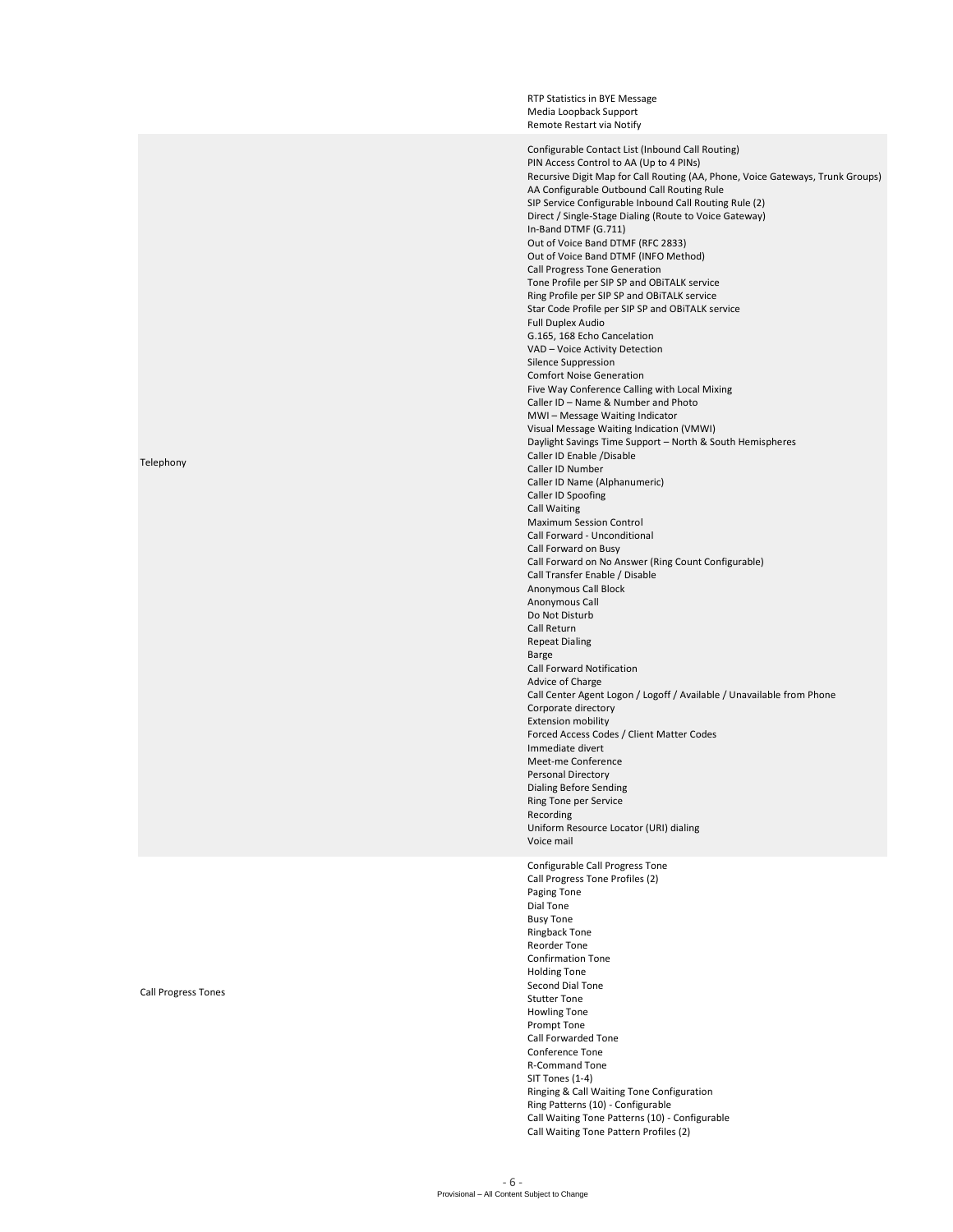# Star Code Configuration

Configurable Star Codes Star Code Profiles (2) Redial Call Return Activate Block Caller ID Deactivate Block Caller ID Block Caller ID Once Unblock Caller ID Once Activate Call Forwarding (All Calls) Deactivate Call Forwarding (All Calls) Activate Call Forward on Busy Deactivate Call Forward on Busy Activate Call Forward on No Answer Deactivate Call Forward on No Answer Activate Block Anonymous Calls Deactivate Block Anonymous Calls Activate Call Waiting Deactivate Call Waiting Activate Do Not Disturb Deactivate Do Not Disturb Activate Repeat Dial Deactivate Repeat Dial Use G.711 Only on the Next Outbound Call Use G.711 Only on the Next Outbound Call Called OBi will Loopback Media Called OBi Will Loopback RTP Packets

#### **User Preferences**

| Display Skin / Theme                                         | Three Choices + Custom                                                   |
|--------------------------------------------------------------|--------------------------------------------------------------------------|
| <b>Background Picture</b>                                    | Choose or Upload                                                         |
| Font                                                         | Choose or Upload                                                         |
| Screen Saver                                                 | Enable / Disable                                                         |
| Screen Saver Delay                                           | Seconds                                                                  |
| Screen Saver Type                                            | Slide Show, Turn Off Display                                             |
| Slide Show Interval                                          | In Seconds                                                               |
| Adjustable Display Brightness                                | Seven (7) Levels                                                         |
| Default Ringtone                                             | Choose from Defaults or Upload Custom                                    |
| Preferred Audio Device                                       | Speaker, Headset                                                         |
| Preferred Headset Device                                     | RJ9, 3.5mm, Bluetooth                                                    |
| Adjustable Ringer Volume                                     | 18 Levels - Including Off                                                |
| Adjustable Volume Settings (Independent per Audio Interface) | 16 Levels - Including Off for Speaker, Handset, Headset (RJ9, 3.5mm, BT) |
| Adjustable Gain Settings (Independent per Audio Interface)   | 0 - 7 dB for Speaker, Handset, Headset (RJ9, 3.5mm, BT)                  |
| Equalizer Enable                                             | Enable / Disable                                                         |
| <b>Acoustic Echo Cancelation</b>                             | Off / On / Linear                                                        |

# **Interfaces & Indicator Lights**

| USB2.0 Ports                                | 2 For Use with OBI Accessories, Local Storage and Charging Mobile Phones |
|---------------------------------------------|--------------------------------------------------------------------------|
| WAN-Internet / LAN - OBi1062                | 2 x 10/100/1000BaseT Gigabit Ethernet Port (802.3)                       |
| WAN-Internet / LAN - OBi1032                | 2 x 10/100BaseT Fast Ethernet Port (802.3)                               |
| Headset                                     | RJ9 and 3.5 mm w/ Backlit Indication Lamp on Headset Button              |
| Handset                                     | RJ9 - Located on Rear of Case                                            |
| Illuminated Keys - Tri-Color                | 14 – 6 Line Appearance / Call Keys and 8 Programmable Feature Keys       |
| Dedicated Keys with Back Light Illumination | 3 - Mute, Speaker, Headset                                               |

### **Certifications**

| FCC Part 15    | Yes-Class B                     |
|----------------|---------------------------------|
| A-Tick         | Future                          |
| <b>CE MArk</b> | Yes                             |
| ICES-003       | Yes - Class B                   |
| <b>RoHS</b>    | Yes                             |
| <b>WEEE</b>    | Yes                             |
| EN 60950-1     | Yes                             |
| UL/ULC         | Yes - On optional Power Adapter |